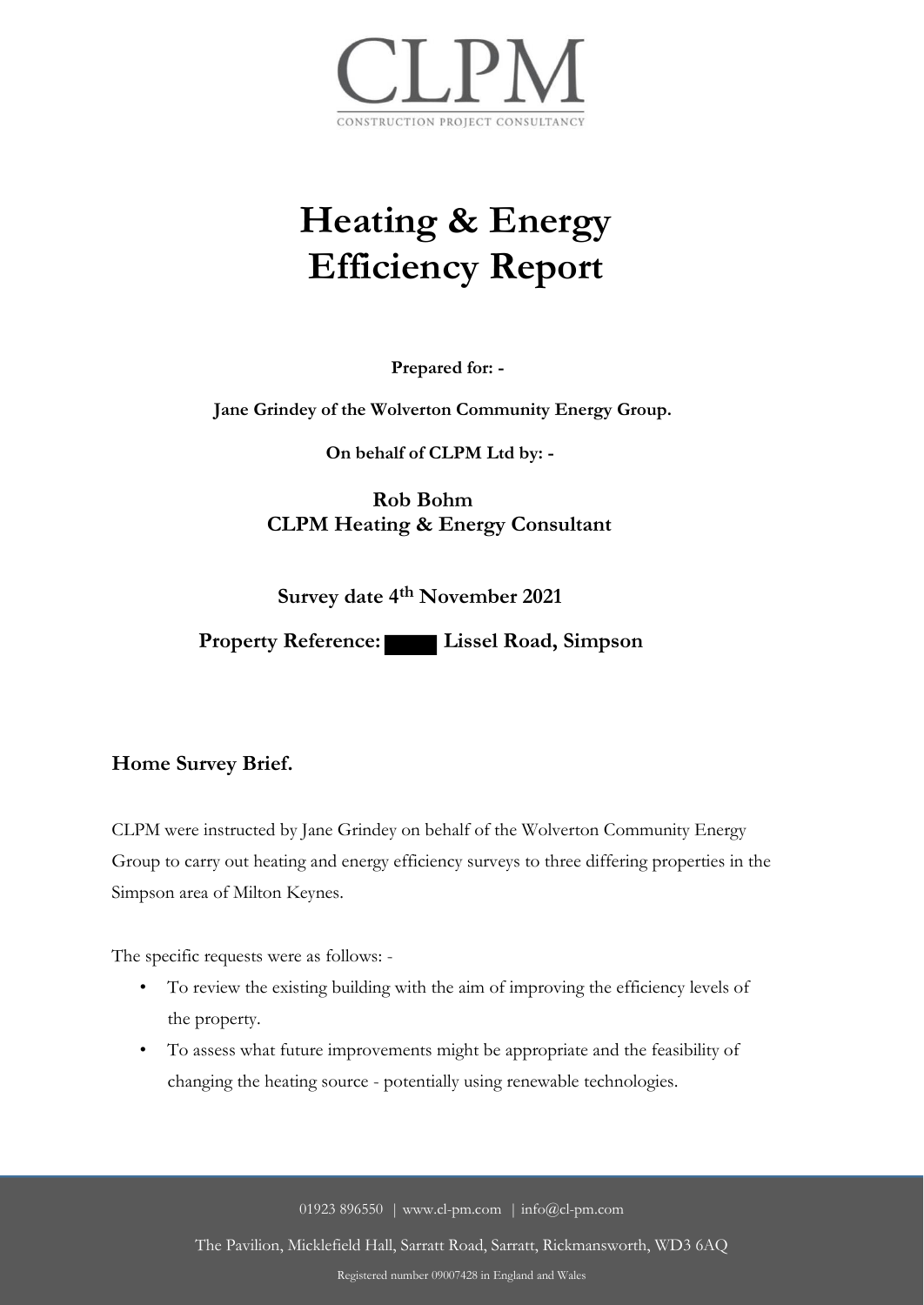

Please note the following document has been prepared from information which has been gathered from the site survey and information given by each individual house holder.

Please note; that we do not endorse any products or services, and any referred to are to be used as a suggestion.

## **The Property.**

 Lissel Road is a mid-terraced property built in the 1970s and is fairly typical of the style at the time.

Buildings built in the period were generally well constructed but with no concessions to thermal efficiency.

They can quite often have light airy rooms, with vaulted ceilings and large areas of glazing which are attractive - all these points are good reasons for people to want to live in these types of houses.

But living in a property of this type can be a compromise in terms of what elements are retained verses efficiency measures.

### **The Structure**

Properties built in the 1970s are generally constructed from cavity masonry typically 11'' (280 mm) thick with an uninsulated cavity.

This early method of construction results in walls that have a poor thermal efficiency, (likely U value 1.5 compared to a minimum requirement of 0.25 today meaning they lose far more heat than of a newer building).

The ground floor construction to 1970s properties is usually solid concrete floors with no insulation. This can be checked easily by treading heavily on the floor and witnessing little sound.

The roofs to 1970s houses tend to be a simple but effective mono pitched structure and generally would have had little insulation.

01923 896550 | www.cl-pm.com | info@cl-pm.com

The Pavilion, Micklefield Hall, Sarratt Road, Sarratt, Rickmansworth, WD3 6AQ

Registered number 09007428 in England and Wales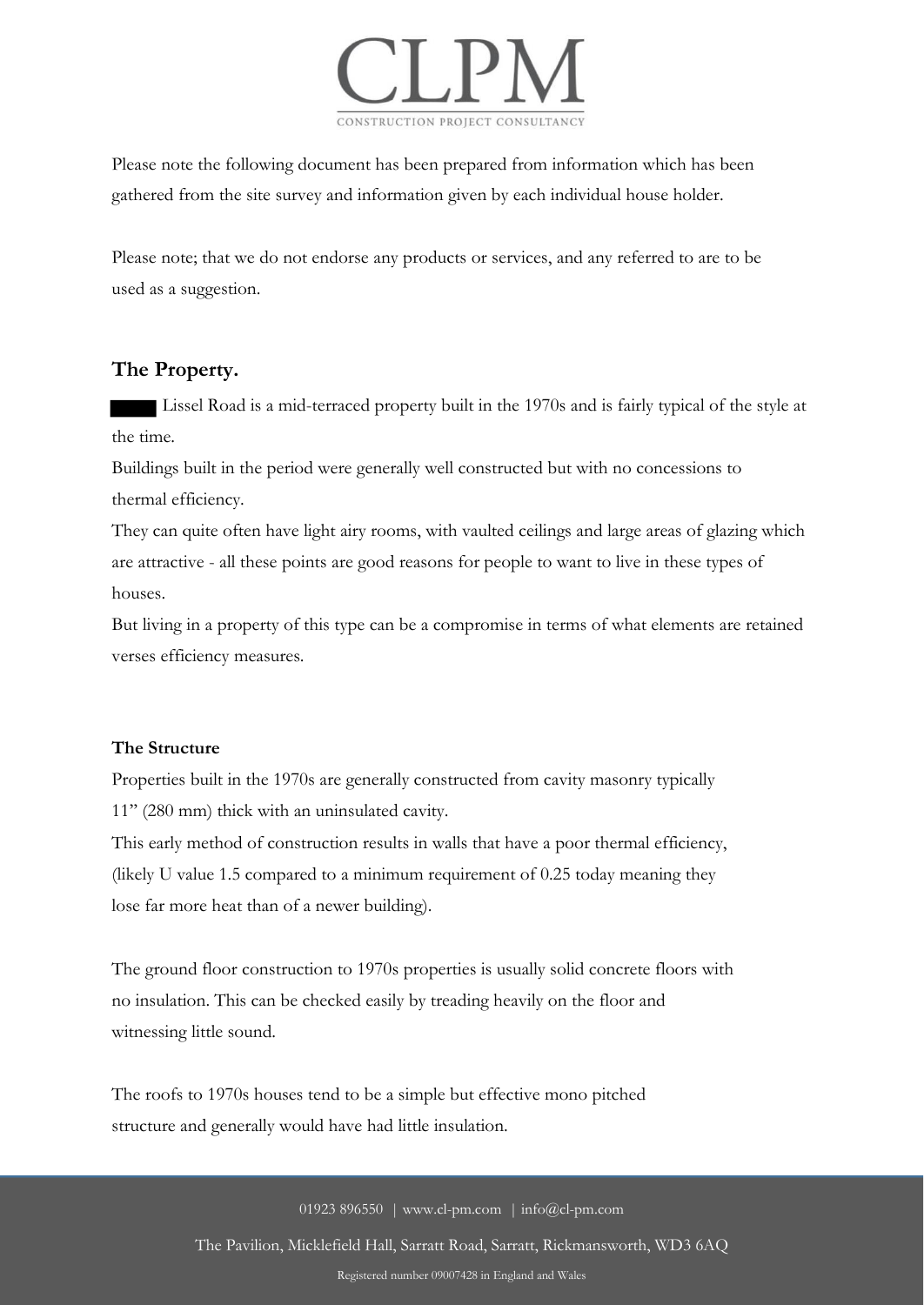

High ceilings can often be found in the bedrooms, and sloping ceilings are also a common feature.

These sections of ceilings will be ventilated allowing cold air to pass by cooling the rooms significantly.

The windows of 1970s houses are most commonly timber casement types, which are often quite large, and are very effective for ventilation, but unfortunately are usually very draughty and are very poor thermally.

Timber sections of external walls are often found beneath the windows which would have had very little insulation.

The external doors can also be timber, and as it is a natural material, will swell and shrink over the seasons which usually leads to draughts.

### **The Heating**

Even in the 1970s, very few houses had full gas fired central heating with many homes still having open fires.

The houses on Lissel Road may have been relatively early house with gas fired heating as there are no chimneys and fireplaces present.

There is a possibility that the houses may have had electric storage heaters originally on an Economy & tariff with an immersion heater for the hot water.

This was a popular option at the time, especially for developers as this was a cheaper installation.

## **Our Recommendations**

The overall objective is to have a warm, comfortable and efficiently heated building. Older houses with poor thermal qualities, by their very nature of construction, are difficult buildings to heat. So, making improvements are a challenge, and will require elements of compromise.

Before we consider the heating, we must deal with the areas that affect the heat usage.

01923 896550 | www.cl-pm.com | info@cl-pm.com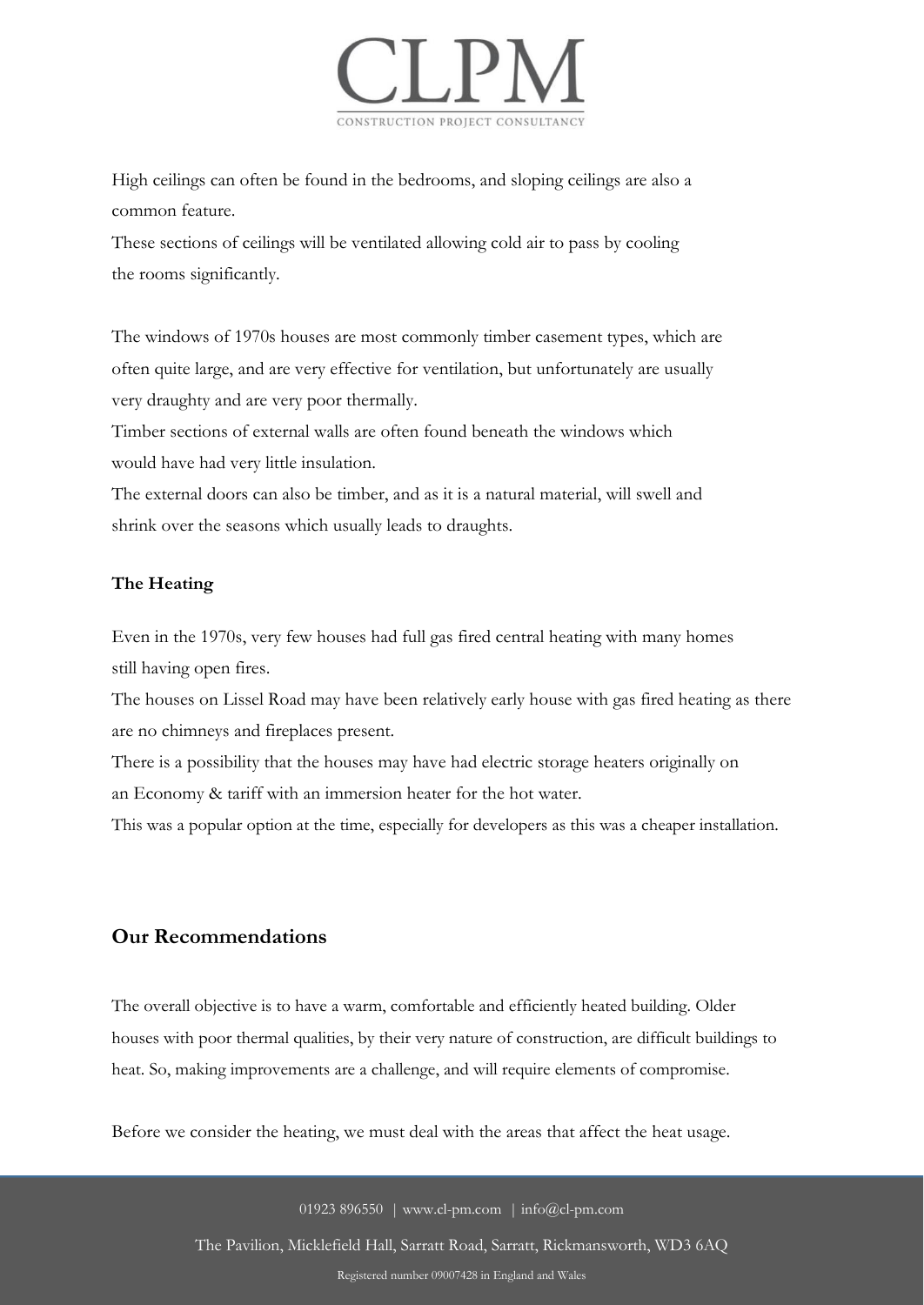

In an ideal world, all of these elements could be improved significantly, but practicalities and cost are usually the barrier. However, it still worth improving some elements as the efficiency of the building can be improved by the total sum of various small elements.

Houses of this period have often been modified and extended over the years, but it is quite common to find a number of the elements in existence.

#### **The Building Envelope**

As mentioned previously the thermal properties of the walls is poor, and the only way to improve this is by either injecting insulation into the cavity, or by adding insulation. The cavity to the external walls will be quite narrow, so the amount of insulation fitted would be quite limited.

Also, it can be difficult to ensure that the insulation is evenly distributed throughout.

Fitting external rigid insulation boards can be an option, but this would need checking with the local planning authority.

If the walls are externally rendered, then there could be an option to do this.

The alternative would be to fit insulation boards to the internal skin, but this would reduce internal space.

An alternative would be to remove the existing internal render and replace with an insulative render. This can be much thinner than boarding and be approximately the same thickness as the existing.

This system will not be as effective as the boarding, but certainly will be an improvement over the existing. Re-rendering is not a cheap option but is worth considering if any alterations are being carried out in any rooms which will require works to the external walls, additional thermal improvements will be worth carrying out. Please see a link for more information.

https://bauwer.co.uk/

The existing concrete floor is unlikely to have any insulation fitted.

01923 896550 | www.cl-pm.com | info@cl-pm.com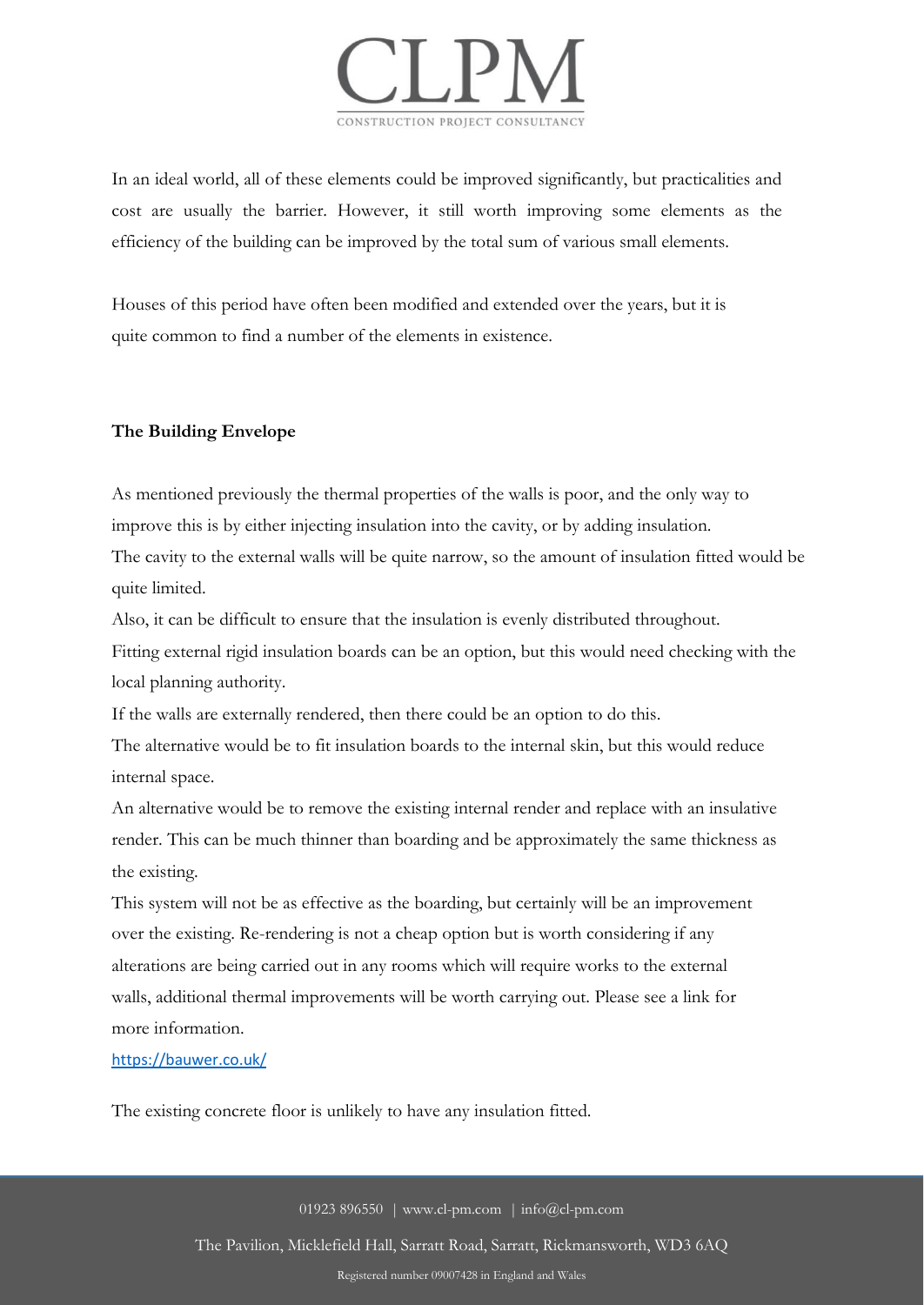

This is of less importance than the walls, and to take up the existing floor, would be very disruptive and costly.

If there is space at the thresholds to the external walls, it would be possible to lay a thin layer of insulation if a new floor finish was to be laid, for example if there was a wish to lay engineered wood flooring.

The roof to the house makes up a significant percentage of the external area of the house, so the thermal properties will have a significant adverse effect on the house.

The roofs to the houses in Lissel road are vaulted, except for the roof to the bathroom.

It is likely that there is some insulation when the roof was fitted fitted, but generally it will be of a poor material and not thick enough.

It would be very costly and disruptive to add insulation to the roof void.

The best option would be to fit rigid PIR insulation to the underneath of the existing ceiling, and then reboard and plaster.

Please note that it is likely that the wiring to the lighting would need extending.

I suggest that a minimum of 300mm of Rockwool type insulation is laid to the roof space above the bathroom. If storage is still required with boarding, then board lifters should be fitted so the insulation is not squashed.

Please see the link to a potential product.

https://www.loftleg.com/

The glazing may have been changed but if they are original, they can be improved.

Single glazed windows which would benefit from improvement.

Some early types of double-glazing use Aluminium frames. These metal frames suffer from cold bridging which allows condensation to form.

The best option would be to replace them, but this can be costly.

If they are to remain, I suggest that they are renovated by an experienced company.

Secondary glazing is an option to improve the thermal efficiency and draught proofing, which has improved recently and is far more effective and attractive than was. Please see links below to potential suppliers.

https://www.magneglaze.co.uk/

https://www.stormwindows.co.uk/

01923 896550 | www.cl-pm.com | info@cl-pm.com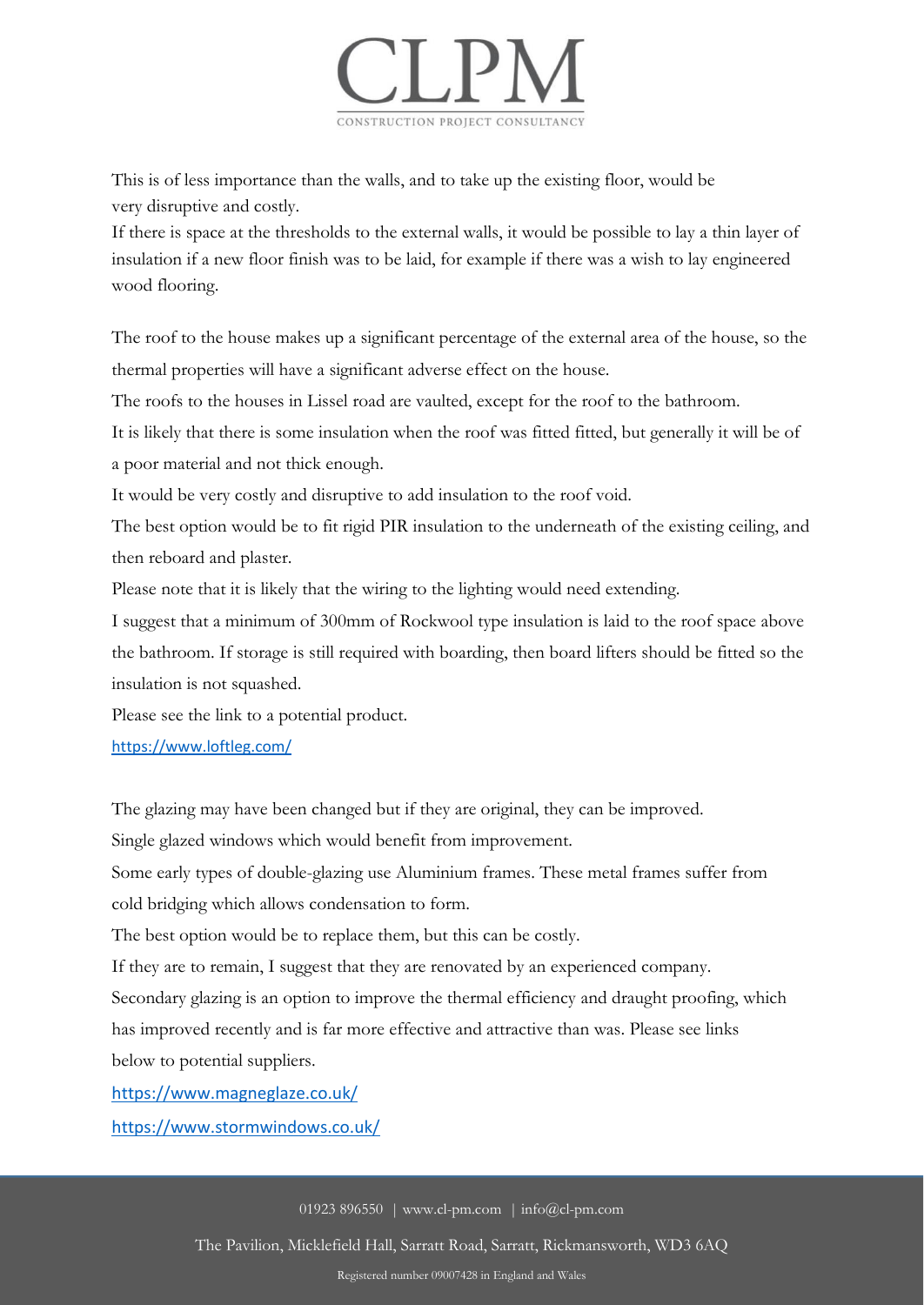

If the front door has a significant gap to the frame, this can be improved by fitting new draught seals.

Please see the link to a potential product.

https://www.amazon.co.uk/Pemko-Spring-Bronze-Weatherstrip-1-125/dp/B00002N73U

The letter box can also be a source of draughts, so it would be beneficial to fit an internal flap.

## **The Heating.**

The heating requirements for a house are dependent on several factors.

One, how big the house is, and how draughty and well insulated it is.

As we are looking to reduce energy usage, the previously mentioned insulation improvements are critical to enable higher levels of sustainability.

It is likely that the heating system is fueled by gas and is regarded as having a relatively high carbon footprint. Recent gas boilers can be an efficient units and could get close to being 90% efficient if set correctly, but the likely hood is that the gas boiler would be running below this.

The two main gas options would be either a Combination, 'Combi' boiler, providing heating and hot water directly, or a heat only boiler providing heating and hot water via a hot water tank.

Combi boilers are generally rated at around 30 kW which is often oversized in terms of output for the heating system, depending on specific house details. The boiler requires a high output to enable in instantaneous heating of the hot water. Combi boiler efficiencies can be improved by fitting a water preheater.

Please see the link for more information.

https://www.molevalley.gov.uk/CausewayDocList/DocServlet?ref=MO/2015/1157&docid=647022

Heat only boilers can be sized according to the total heat load of the property which generally would make them a little more efficient.

If the boiler is oversized there is a risk of short cycling with the boiler turning on and off frequently which uses high levels of fuel.

01923 896550 | www.cl-pm.com | info@cl-pm.com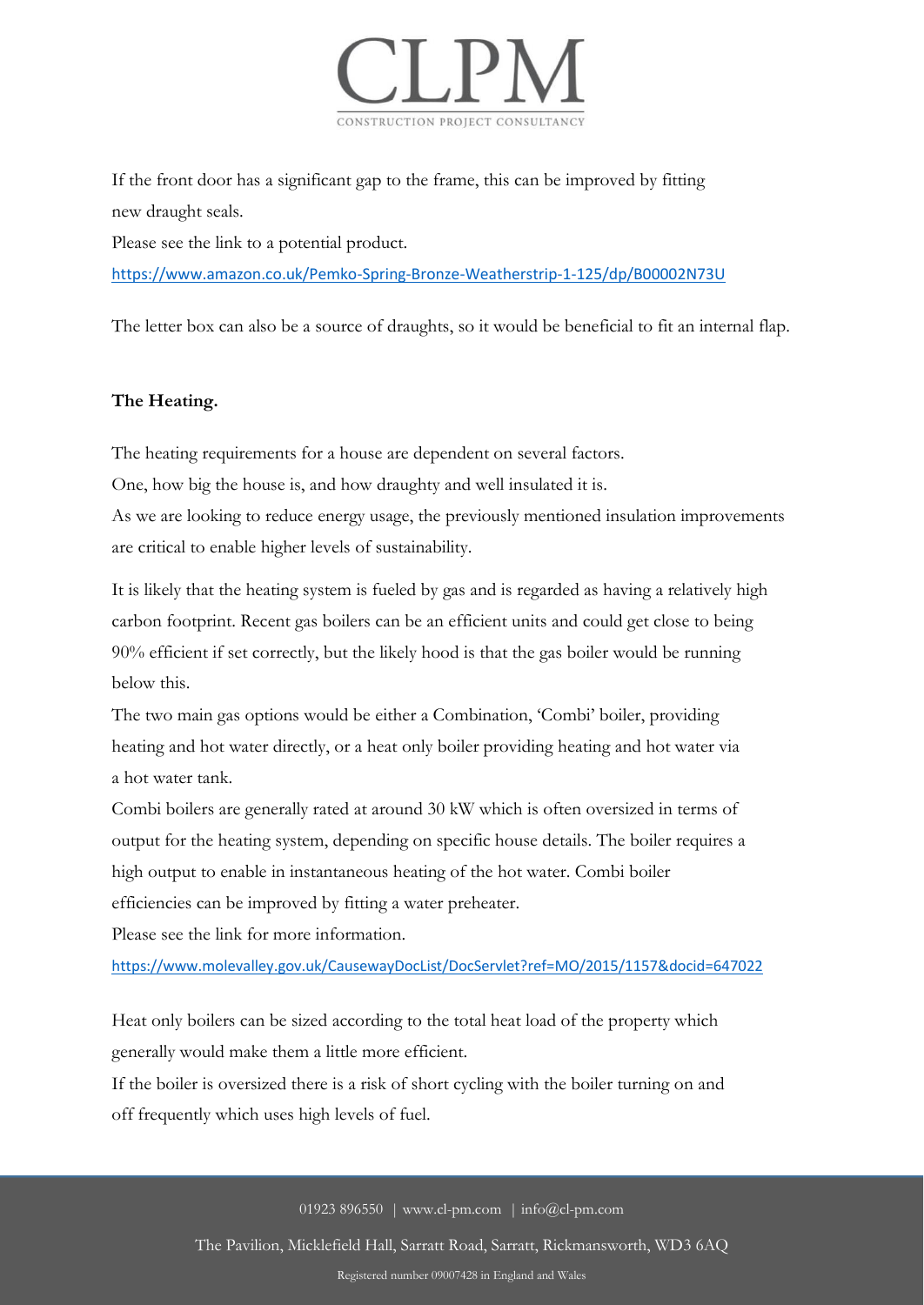

If the boiler is older than 2005, it should be replaced as it will be very inefficient. All post 2005 boilers are what is known as a 'Condensing' which improves efficiency and allows the boiler output to fluctuate somewhat depending on heating needs. Regular servicing of the heating system is important to ensure all is working at the optimum and this includes ensuring the system is clean, Magnetite, commonly known as 'Sludge' can build up and reduces the general efficiency significantly.

#### **Renewable Technologies**

There may be a desire to come away from fossil fuels. Renewable technologies may be of interest and may be an attractive option but unfortunately, there are pros and cons to using renewable technology.

On a 'green' point of view, heat pumps are far more eco that fossil fuel boilers, but still require electricity which is as eco as the generation source. There are green energy suppliers which invest in renewables.

Using a heat pump can reduce your carbon usage for the heating and hot water by 60 to 70% which is a significant amount.

Though gas is still currently a cost-effective way of heating, with gas currently being around 3 times cheaper than electric at peak rate per kW.

We anticipate that in the near future government policy will begin to put pressure on reducing Gas use for heating in response to climate change targets by raising taxation, therefore reducing the cost differential between gas and electricity costs.

A Hydrogen mix may be an option in the future, but I would expect an increase in costs.

Heat pumps are around 3 to 4 times more efficient than gas boilers, so similar running costs would be expected.

01923 896550 | www.cl-pm.com | info@cl-pm.com

The Pavilion, Micklefield Hall, Sarratt Road, Sarratt, Rickmansworth, WD3 6AQ

Registered number 09007428 in England and Wales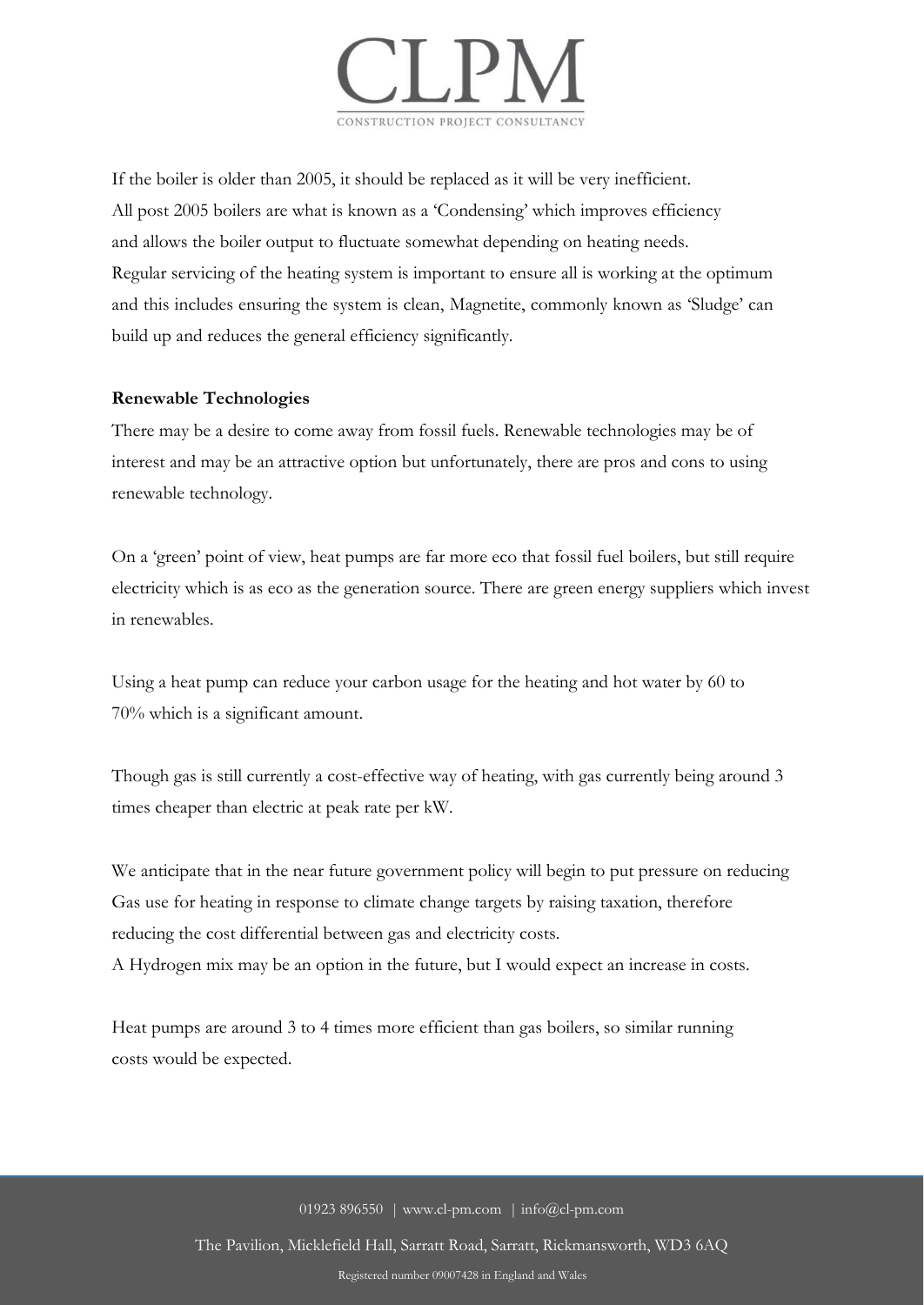

One of the drawbacks with heat pump technologies is the limit of output of the units. The maximum output of a single heat pump on a standard power supply, which most properties have, would be around 12 to 17 kW depending on the model. This could rule out heat pumps for many properties if the total heat load is not reduced

by improving the insulation.

If the heat requirements are too high after the insulation levels have been done, it is possible to have a heat pump working in conjunction with the existing boiler as a hybrid system. This allows the heat pump to run the majority of the time with the gas boiler joining in when required, for example during the coldest weather.

Please note that the district power network operator must be informed if you plan on fitting a heat pump.

Please note that heat pumps are not able to heat the water directly as a combi, so hot water tank will need to be fitted.

The two main heat pump options would be a ground source or an air source heat pump.

Ground source heat pumps are not fitted frequently as they either require a large area of ground or bore holes and are not often an option due to costs and complications of carrying out suitable ground works.

Air source heat pumps derive the energy from the surrounding atmosphere and are far more cost effective to fit. The drawback is that they are not particularly attractive.

The units do produce noise, but it is minimal if the unit is located sympathetically and will not be heard in the house.

I suggest that if you are interested in having one that you listen to one running so you will be able to decide if you are happy with the noise level. Also, the heat pump runs more in the winter than the summer, so should be less of an issue.

01923 896550 | www.cl-pm.com | info@cl-pm.com

The Pavilion, Micklefield Hall, Sarratt Road, Sarratt, Rickmansworth, WD3 6AQ Registered number 09007428 in England and Wales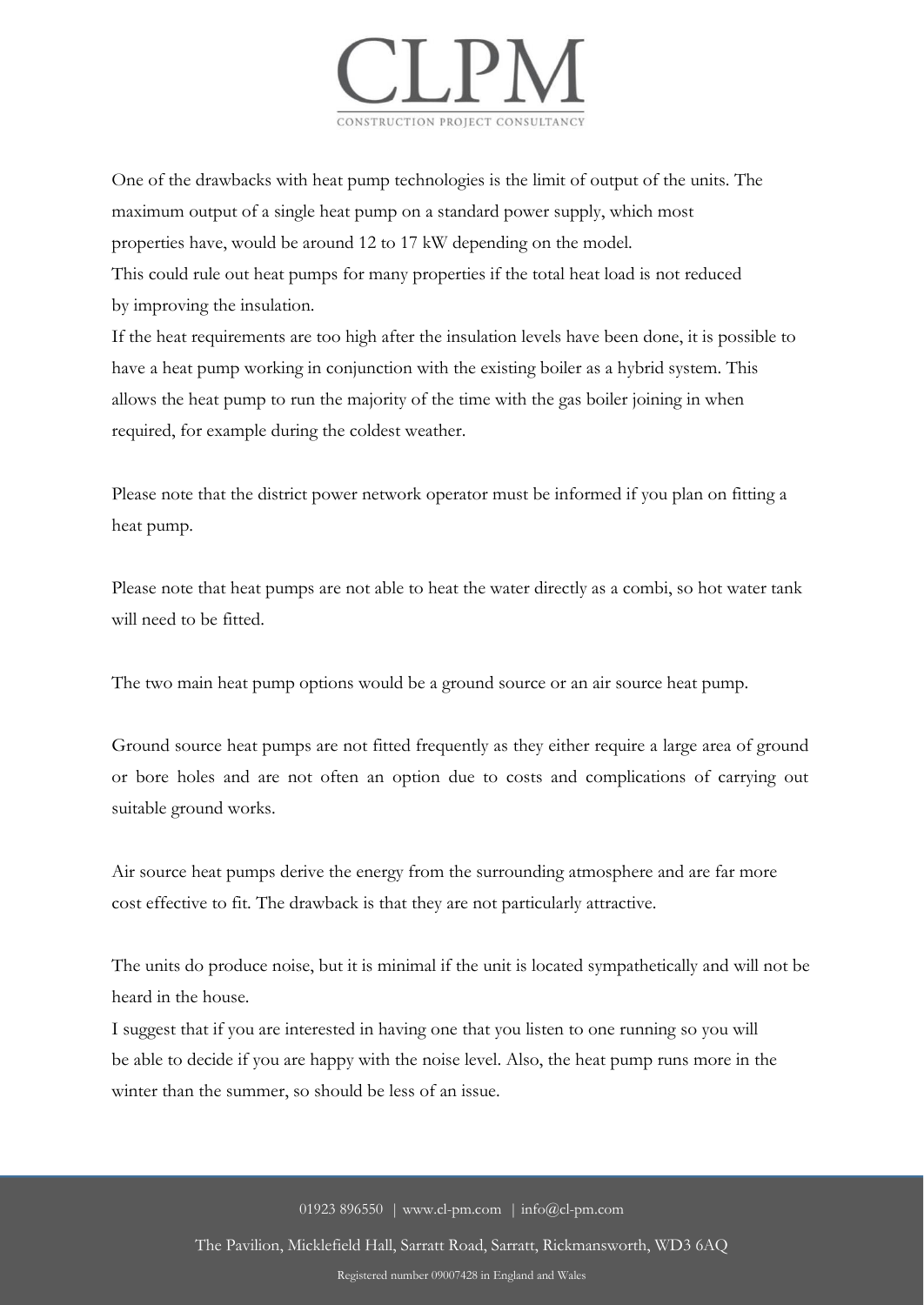

Please note that Air Source Heat Pumps require to be located in free air space and cannot be covered.

Please see the link below for more information.

https://linkprotect.cudasvc.com/url?a=https%3a%2f%2fwww.panasonicproclub.com%2fuploads%2f GB%2fcatalogues%2f2021%2fPUK%208P%20AQ%20TCAP%20MONOBLOC.pdf&c=E,1,JXC0b61 3ZXw 2yv0V2-VZEtJeYjP5y4C3V4jeasa4W-Uw0yRZvnykLeQey9mM4wBBnGhrONKFVQsjUHWuVoLQv BvusfBUpk 6rp9ycu Smtiw,,&typo=1

Heat pumps deliver hot water at around 35 to 50 degrees C which is cooler than a conventional boiler which means that the current radiators may not be effective and may need upgrading. This will need checking once the insulation improvements have been carried out.

Heat pumps do not heat water directly and a hot water tank will be required.

If the current boiler is a Combi. Space for a tank would need to be found, or the Combi

could remain to provide the hot water, and the heating covered by the heat pump.

It is likely that an existing standard hot water tank would not be suitable, and a heat

pump compatible unit would be required.

The Renewable Heat Incentive is currently in effect till Spring 2022 which is a Government run incentive which gives payments for 7 years to offset the increased costs of fitting renewable technologies.

We are expecting that a grant will be available to replace the RHI.

Please see below for more information.

https://linkprotect.cudasvc.com/url?a=https%3a%2f%2fwww.edie.net%2fnews%2f11%2fGovernme nt-planning-to-replace-RHI-with-Clean-Heat-

Grant%2f&c=E,1,lLHZnfE37L1gXBGcE9Om9bZUlto2F5HJV1hdjq3qISsZsjSJYQmIGuYY4gssRtbBfAfHyjh VNWeX35Lq5NCezdmOp0M9vZouEAho6VHi&typo=1

Electric panel or storage heaters may have been fitted, and can be cost effective to fit, as the installation tends to be cheaper than a standard wet heating system.

The main issue is that at current energy costs, direct electric heating and water heating systems will be in the region of three times the cost to run.

01923 896550 | www.cl-pm.com | info@cl-pm.com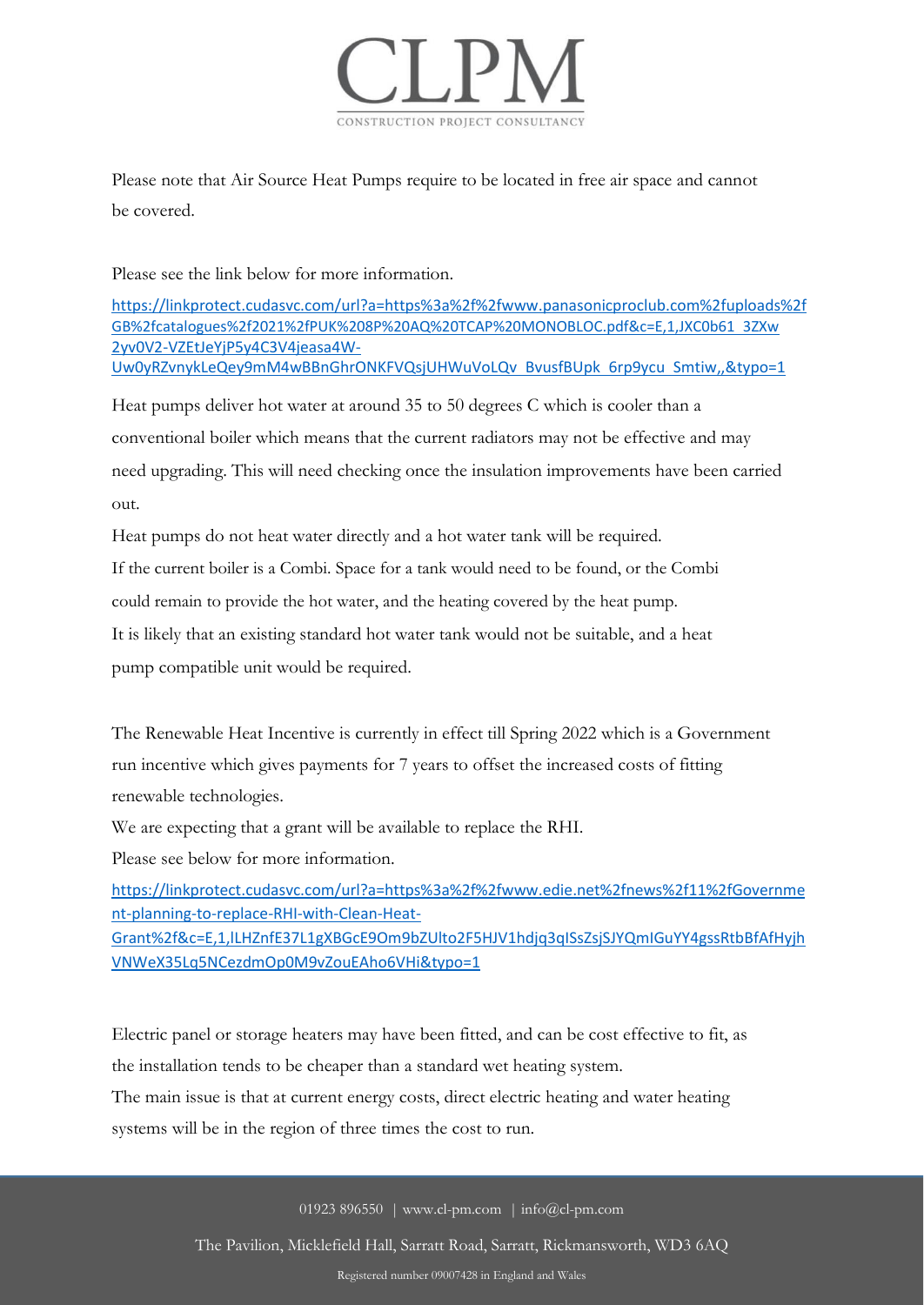

#### **Controls**

Most properties have only one thermostat which has limited effectiveness as it cannot sense the temperature of other rooms.

Multi-zoned systems are available which can control each room depending on their requirements, and also allow rooms that do not need heating to be shut down saving energy. This is often the case when bedrooms do not need heating during the day. Please see the link to a potential product.

https://getconnected.honeywellhome.com/en/evohome

#### **Ventilation.**

Older properties suffer from uncontrolled ventilation which allows the building to breathe, but also make the house cold and draughty.

Insulating a property is not enough in itself, controlled air movement is very important. A wellinsulated and sealed house needs to breathe. The more you insulate and seal a structure the more important it becomes to ventilate it in a controlled manor.

Whenever the washing machine or dishwasher is opened after a wash, a considerable amount of moisture is released into the building which needs to be dealt with.

If the existing glazing does have trickle vents for ventilation, and these should be opened and closed to ensure adequate air flow.

If they are not present, then windows should be opened periodically to allow some ventilation. If the glazing is to be replaced, I suggest that trickle vents are considered.

#### **Other Renewable Technologies.**

Photo Voltaic panels may be of interest. Unfortunately, the financial incentive to fit and generate electricity has gone since the feed in tariff was dropped. But it can still be viable proposition. The Smart Export Guarantee is now in place which will give some return. Most houses have a general background usage of 600 to 800w of power when the power consumption of the fridge, freezer, Wifi hub and other units on standby are taken into consideration. Unfortunately roofs to the houses on Lissel Road orientation are not suitable as they generally face East and West.

01923 896550 | www.cl-pm.com | info@cl-pm.com

The Pavilion, Micklefield Hall, Sarratt Road, Sarratt, Rickmansworth, WD3 6AQ

Registered number 09007428 in England and Wales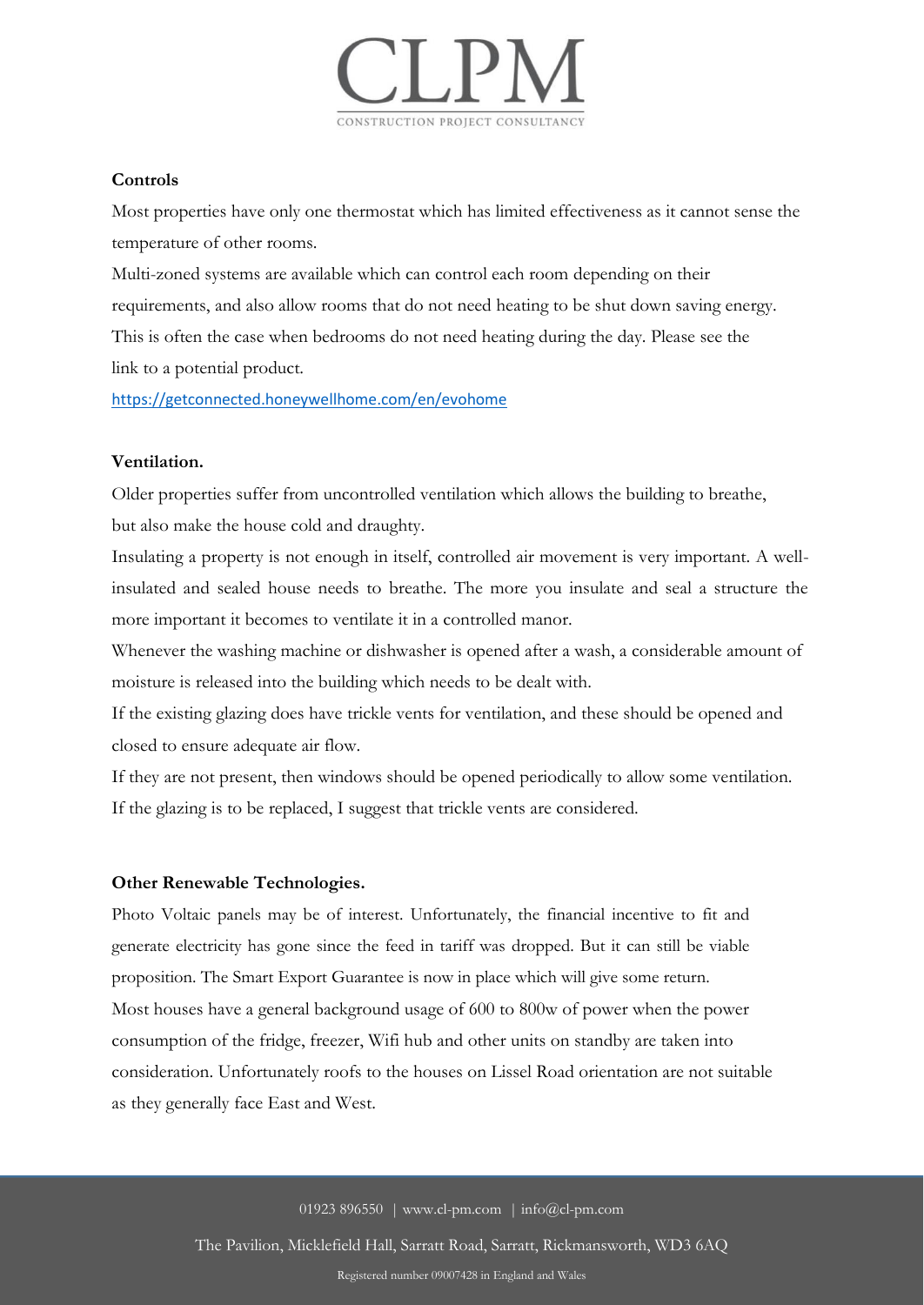

# **Conclusions**

The general objective is to reduce the energy usage of our properties, therefore reducing our carbon footprint.

The ultimate aim is to move towards using renewable technologies and to come away from running on fossil fuels.

Fitting a heat pump could cost in the region of  $f<sub>i</sub>12k$  depending on what involved works are required, and this can be beyond the budget of many people.

The most important thing is to carry out insulation improvements which can allow the fitting of a heat pump a more viable option in the future and reducing your energy bills in the short term. Also, by improving the insulation, the total heat load of the property will be reduced meaning that a smaller heat pump would be required, than if no extra insulation was fitted, therefore reducing the cost of the heat pump installation and ongoing energy costs, and further carbon reduction.

As heat pumps become more popular, we would expect that the unit costs will reduce.

Older properties are a compromise, and I fully understand that the budget is important, so what the level of improvements are, will be dependent on what you wish to do, but even if some of the improvements are carried out, there will be a noticeable change.

The order of carrying out the works in terms of cheapest and easiest to the more costly are as follows but would depend a little on specification and volumes.

- Fit an internal flap to the letter box
- Fit new/ replacement draught seals to all doors and windows.
- Insulate the loft space with 300mm of high performance rockwool.
- Fit rigid high performance insulation (e.g. 'Celotex' of 150mm thickness) to the vaulted ceilings.
- Fit comprehensive heating controls with main timer, time of day temperature control and at least room-by-room control using trvs.
- Insulate the external wall cavities. The combined cavity and external insulation should achieve a U value of 0.2 or better.
- Fit new glazing; at least double glazing with a U value of 1.4 but potentially triple glazing with a U value of 1.0 or less.
- If all the above are done, we believe it will be practical to fit an air source heat pump.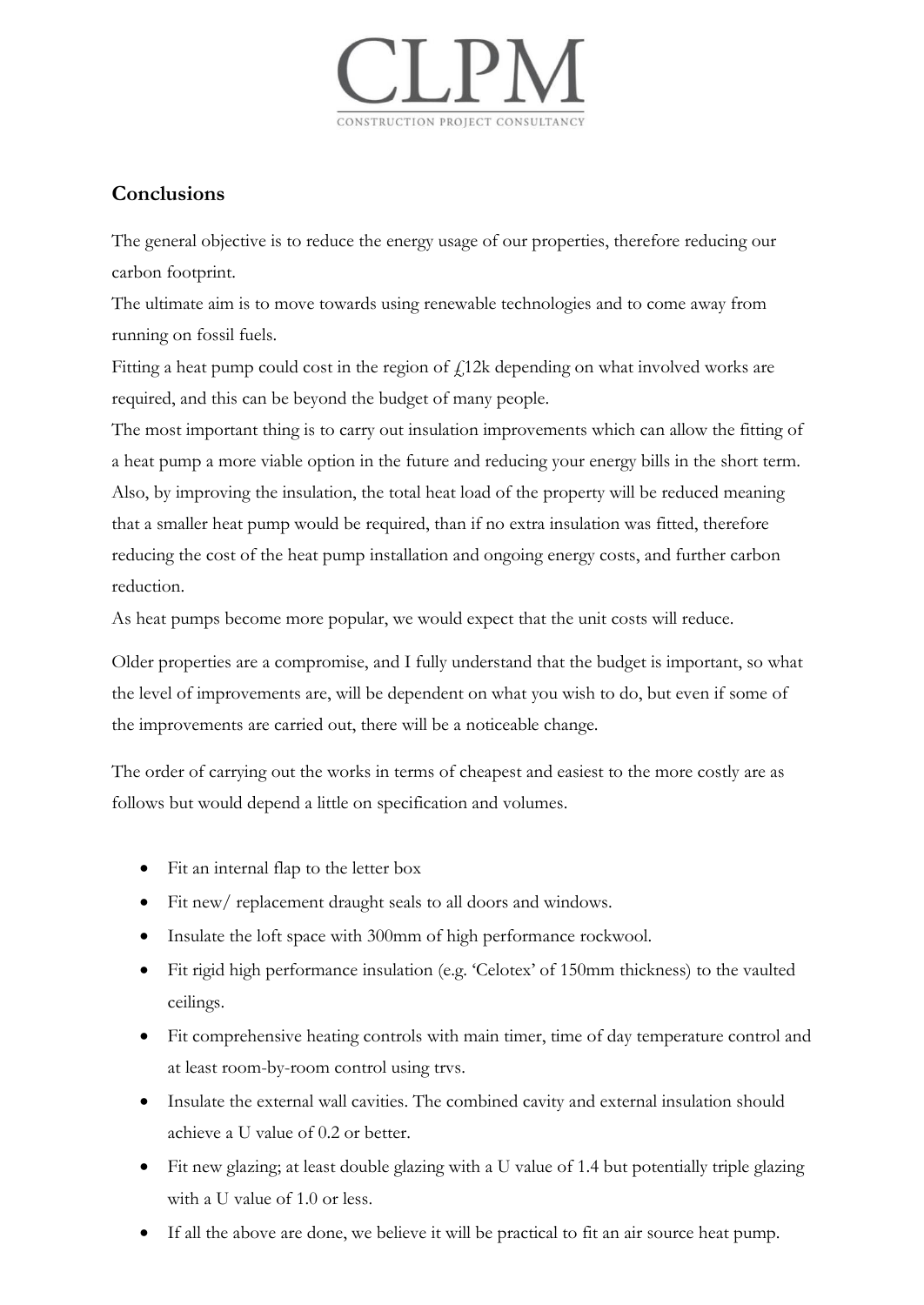

The next steps are to draw up a wish list and ask contractors to price the elements so that specific decisions can be made based on costs. The matrix below indicates the general cost/benefit ratio for this type of house. Neither the low and medium cost items combined nor the high cost items alone may reduce energy consumption enough to make a heat pump practical, consequently we believe all measures will be required.

| Savings:    | Low $f$ , few if DIY, | Medium $f$ .            | High <i>f</i> many |
|-------------|-----------------------|-------------------------|--------------------|
|             | few hundred if        | hundreds to             | thousands          |
|             | contracted            | thousands               |                    |
| Limited     | Letter box flap       | Loft insulation         |                    |
| Fair        | Draught seals to all  | Vaulted ceiling         |                    |
|             | doors and windows,    | insulation,             |                    |
|             | Heating controls      | Cavity wall insulation, |                    |
|             |                       | Double glazing          |                    |
| Fair        | Draught seals to all  | Vaulted ceiling         |                    |
|             | doors and windows,    | insulation,             |                    |
|             | Heating controls      | Cavity wall insulation, |                    |
|             |                       | Double glazing          |                    |
| Significant |                       |                         | External wall      |
|             |                       |                         | insulation, Triple |
|             |                       |                         | glazing            |

## **Lissel Road Specifics.**

is a fairly typical 1970s property with some of the previously mentioned issues.

The house has had cavity wall insulation fitted, but not to all the external walls.

Older types of insulation can slump and may need topping up. I suggest that this is checked with a thermal imaging camera.

The house also has a small conservatory extension that requires thermal upgrades primarily to the roof to allow all year round usage.

The house has a Combi boiler which is oversized for the property.